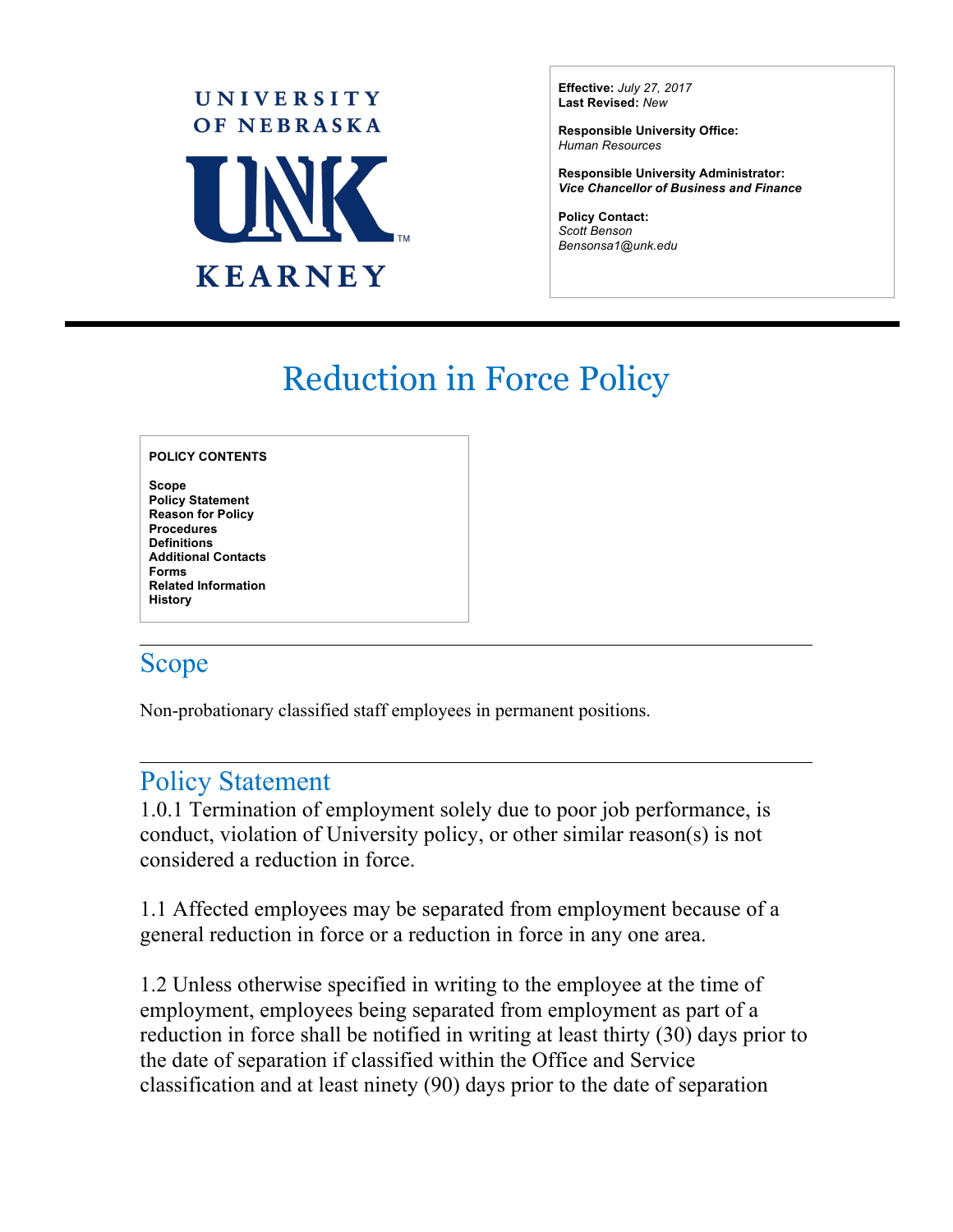if classified within the Managerial Professional classification.

1.3 This Reduction in Force policy shall not apply to those employees in probationary periods or those employees in temporary or on-call positions. Accordingly, such employees are not required to receive any notification under this policy.

2.0 The criteria for determining the order of employees affected by a reduction in force should normally be based on the type of appointment held, quality and length of service, funding source, and other considerations determined by the appointing authority in order to provide for the most efficient and effective operation of the area affected.

3.0 Employees shall be eligible for reinstatement and/or reemployment as set forth below.

3.0.1 "Reinstatement" means that the employee will be placed into the position previously held by the employee prior to the reduction in force.

3.0.2 "Reemployment" means that the employee will be placed into a comparable or lower position within the same area as the position previously held prior to the reduction in force.

3.1 An employee shall be reinstated to the position previously held should such position become available within six (6) months from the date of separation due to reduction in force.

3.2 If an employee's previous position is not available, qualified employees shall be reemployed in a comparable or lower position in the same area, or successor area, should such position(s) become available within  $six(6)$ months from the date of separation due to reduction in force.

3.2.1 "Comparable position" generally means a position that is similar to the employee's previous position in the following ways: requires similar knowledge, skills, and abilities; has similar job content (tasks and responsibilities); and has a similar pay range. Human Resources reserves the right to determine whether a position is comparable under this policy.

3.3 Employees declining reinstatement to their previous position or reemployment in a comparable position shall not be eligible for any future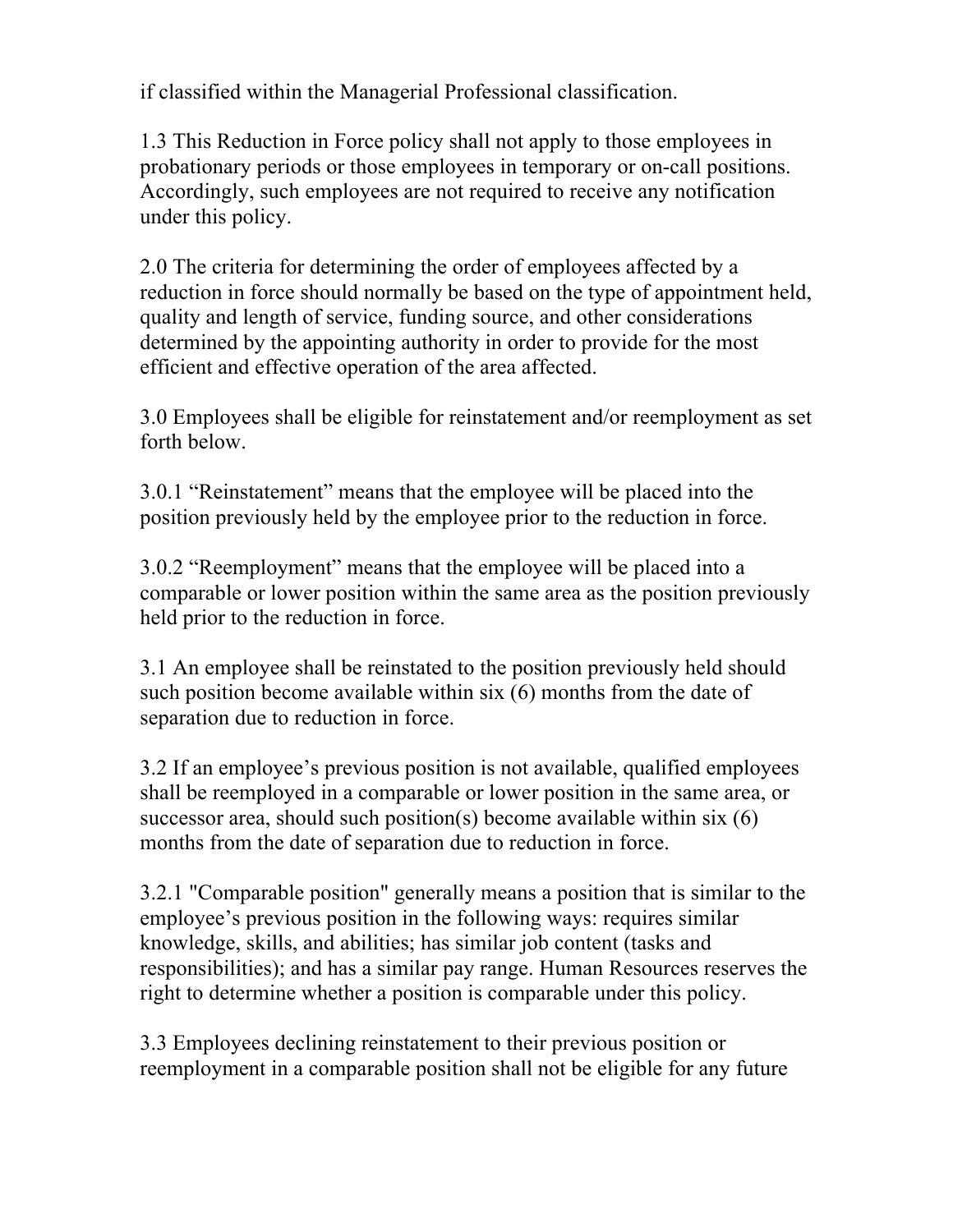position under this policy. Employees declining reemployment in a lower position shall continue to be eligible for future positions under this policy.

3.4 Employees who do not respond to an offer of employment within five (5) working days will forfeit their rights under this policy.

3.5 Sections 3.0 to 3.4 of this policy shall not apply to those employees whose job performance is not at least satisfactory, as determined by Human Resources. In addition, Sections 3.0 to 3.4 of this policy shall not apply to employees on grant funded positions or other positions funded through temporary funds.

4.0 Reduction in Force employees will be considered separated from the University for pay purposes.

4.0.1 Upon reinstatement, reinstated employees will be paid at the same rate of pay as when they left University employment and will not be required to serve a new original probationary period.

4.0.2 Upon reemployment, reemployed employees will be treated as new employees for pay purposes and will be required to serve a new original probationary period.

5.0 Reductions in force are not grievable.

### Reason for Policy

A reduction in force is the elimination of staff position(s) and/or the reduction of FTE(s) at the University of Nebraska. A reduction in force may occur because of changing priorities, budgetary constraints, or other operational needs.

### **Procedures**

Reduction in Force actions must be processed through the Human Resources Department.

### **Definitions**